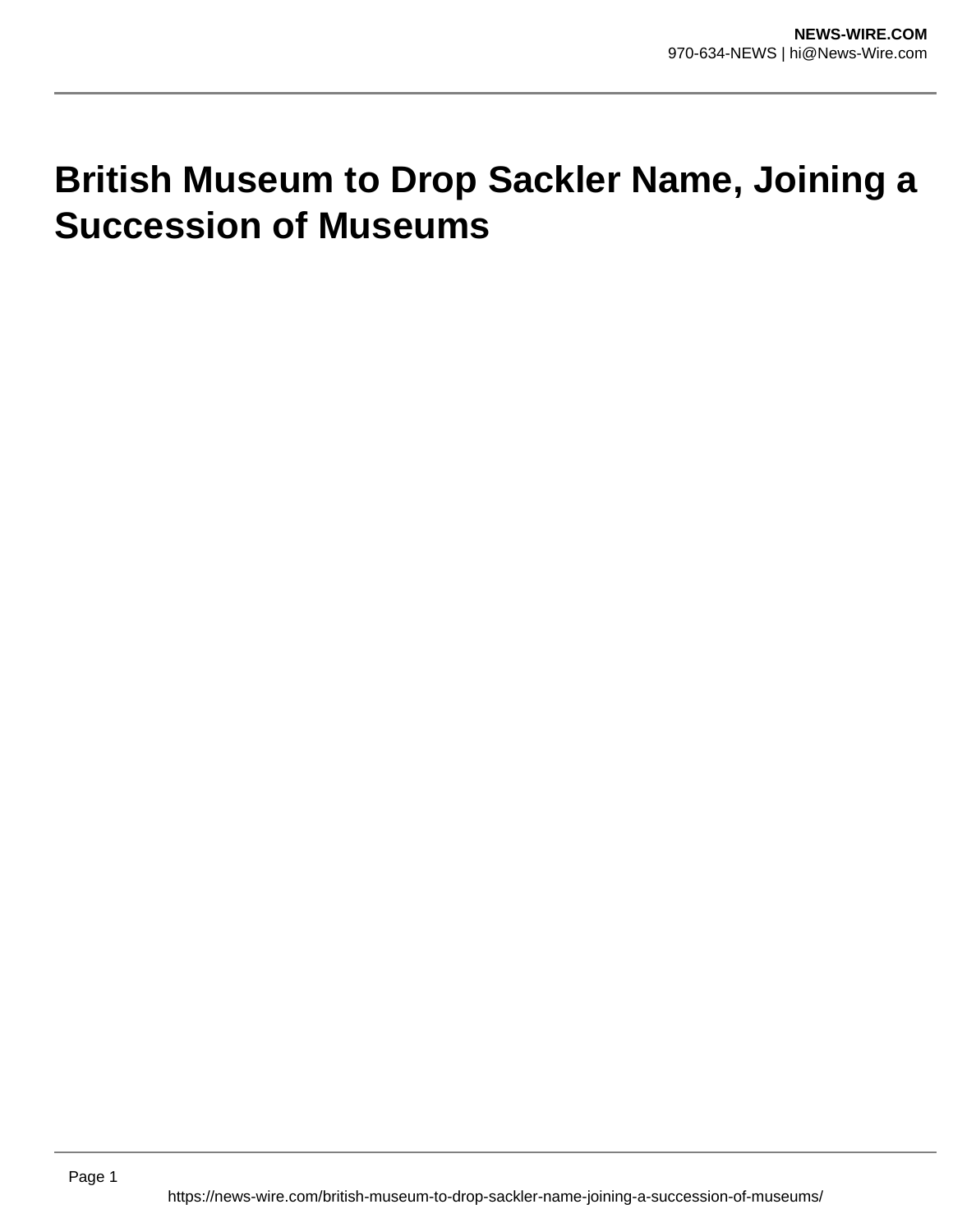The British Museum. Photo Waltraud Grubitzsch/picture-alliance/dpa/AP Images

The British Museum in London stated on Friday night that it would getridof the Sackler name from its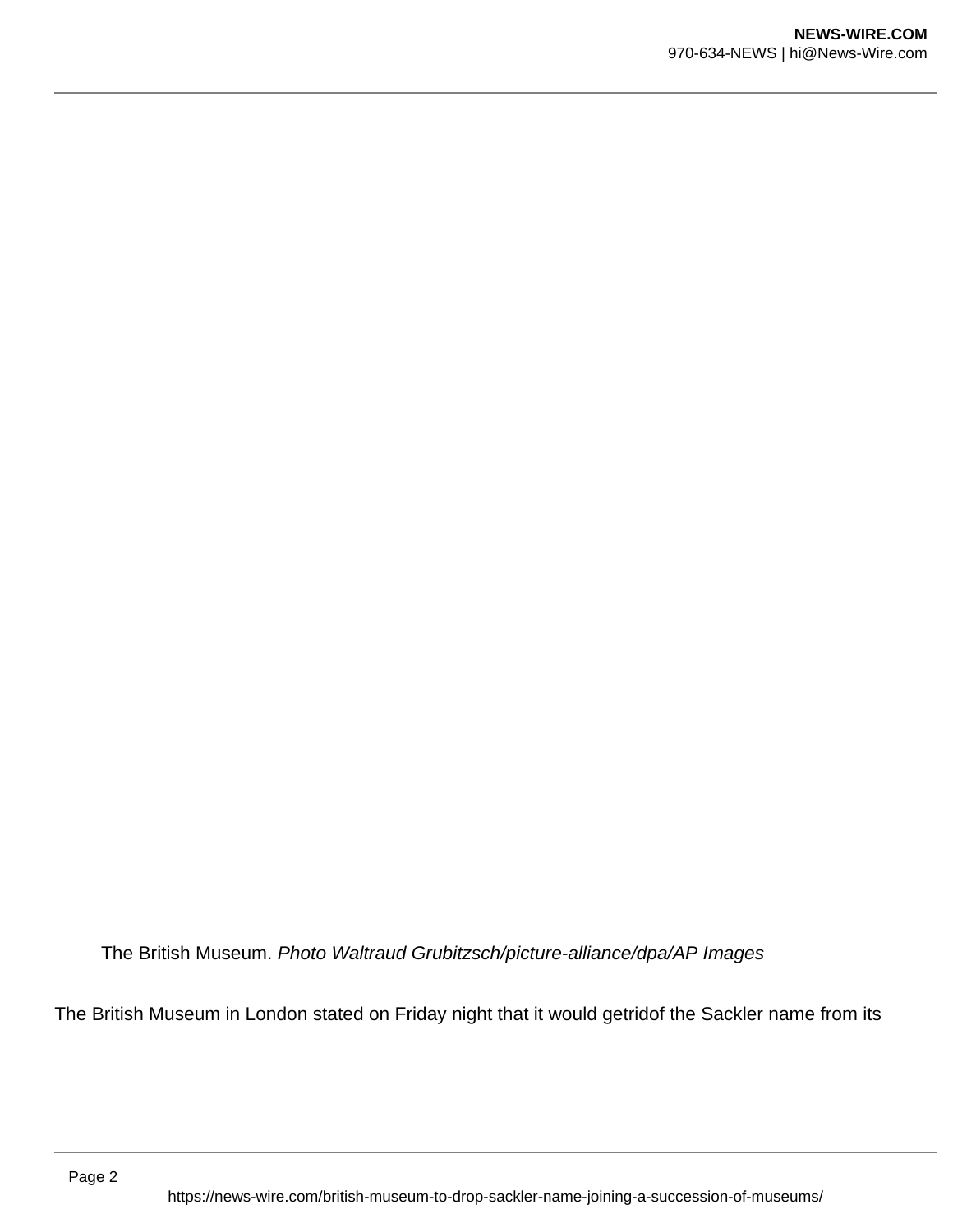galleries.

The choice follows comparable choices at a number of organizations, consistingof the Metropolitan Museum of Art, the Serpentine Galleries, and Tate Modern.

The news was revealed through a joint declaration released by the museum and the Raymond and Beverly Sackler Foundation. Raymond and Beverly Sackler supported the museum for over 20 years, supplying moneying "between the 1990s and 2013," according to the declaration.

Their financing went towards the production of galleries, instructional centers, and researchstudy locations at the museum. Some of those areas bear their names.

## **Related Articles**

"The British Museum is grateful for the Foundation's past assistance, and the Trustees value their cooperation in coming to this contract as we now relocation the Museum into a brand-new age and present our amazing collections in various methods for brand-new audiences," George Osborne, chair of the British Museum, stated in a declaration.

A concrete timeline for the elimination of the household's name was not offered.

"We anticipate the modifications to signs to be carriedout thoroughly over a duration of time to secure the material of the estate," the museum stated in its statement, which likewise keptinmind that "there hasactually been no demand for the return of any funds."

Through the business Purdue Pharma, members of the Sackler household haveactually been implicated of selling the painreliever OxyContin with the understanding that it had addicting residentialorcommercialproperties. Many haveactually declared that the household has played a secret function in the opioid crisis. In 2021, Purdue Pharma was officially liquified, and the Sackler household has concurred to pay out billions of dollars to settle legal declares versus them; as part of the settlement, Purdue and the Sackler household confessed to no misbehavior.

The Sacklers had long been crucial customers of art-world organizations, a truth which Nan Goldin and her activist group PAIN have lookedfor to call attention to through demonstrations at museums, most especially in 2018 at the Met's Temple of Dendur, where their name was assoonas preserved.

While some organizations had vowed to no longer accept Sackler cash, that New York museum endedupbeing the veryfirst to clearly state that it would eliminate the household name when it revealed the modification last year. Other significant organizations have because followed match.

The British Museum elimination came simply weeks after the Sackler household stated it would not item to having its name taken down as part of a settlement with 9 U.S. state lawyer generals and the District of